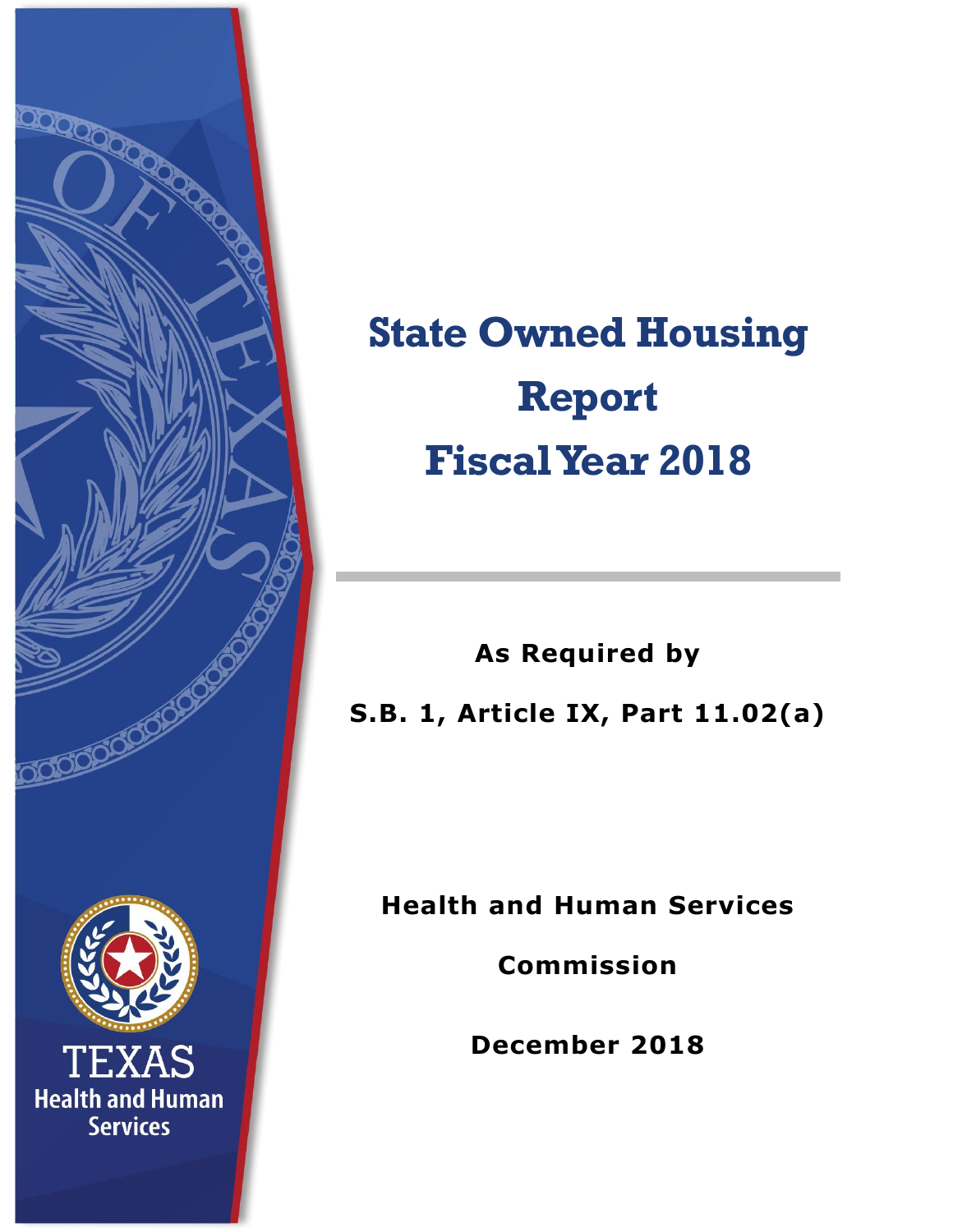| <b>Facility</b>           | Unit #                                         | <b>Rental Rate</b><br>per Month <sup>1</sup> | Rental<br>Revenue <sup>2</sup> |
|---------------------------|------------------------------------------------|----------------------------------------------|--------------------------------|
| <b>Abilene State SSLC</b> | 571                                            | \$1,360.00                                   | \$16,320.00                    |
|                           | 593                                            | \$975.00                                     | \$11,700.00                    |
|                           | <b>Abilene State SSLC Total</b><br>\$28,020.00 |                                              |                                |
| <b>Austin SSLC</b>        | 522                                            | \$1,523.00                                   | \$13,707.00                    |
|                           | 721                                            | \$1,523.00                                   | \$12,184.00                    |
|                           |                                                | <b>Austin SSLC Total</b>                     | \$25,891.00                    |
| <b>Lufkin SSLC</b>        | 526                                            | \$953.00                                     | \$11,436.00                    |
|                           | 532                                            | \$953.00                                     | \$1,906.00                     |
|                           | 536                                            | \$953.00                                     | \$10,292.40                    |
|                           | 541                                            | \$857.70                                     | \$11,436.00                    |
|                           | 538                                            | \$953.00                                     | \$11,436.00                    |
|                           |                                                | <b>Lufkin SSLC Total</b>                     | \$46,506.40                    |
| <b>Mexia SSLC</b>         | 544                                            | \$958.00                                     | \$5,292.70                     |
|                           | 548                                            | \$733.40                                     | \$2,933.60                     |
|                           | 610                                            | \$910.10                                     | \$10,011.10                    |
|                           | 641                                            | \$656.20                                     | \$7,874.40                     |
|                           | 716                                            | \$814.30                                     | \$5,700.10                     |
|                           |                                                | <b>Mexia SSLC Total</b>                      | \$31,811.90                    |
| <b>Richmond SSLC</b>      | 515                                            | \$900.60                                     | \$900.60                       |
|                           |                                                | <b>Richmond SSLC Total</b>                   | \$900.60                       |
| <b>San Angelo SSLC</b>    | 682                                            | \$681.00                                     | \$8,172.00                     |
|                           |                                                | <b>San Angelo SSLC Total</b>                 | \$8,172.00                     |
| <b>San Antonio SSLC</b>   | 769                                            | \$1,183.70                                   | \$14,204.40                    |
|                           |                                                | <b>San Antonio SSLC Total</b>                | \$14,204.40                    |

## **Table 1. State Supported Living Centers (SSLCs)**

**State Supported Living Centers Total \$155,506.30**

j

 $<sup>1</sup>$  The established fair market rental value is determined by HHSC Facility Support Services.</sup>

 $2$  Multiple tenants leased partial months as well as full months in some units.